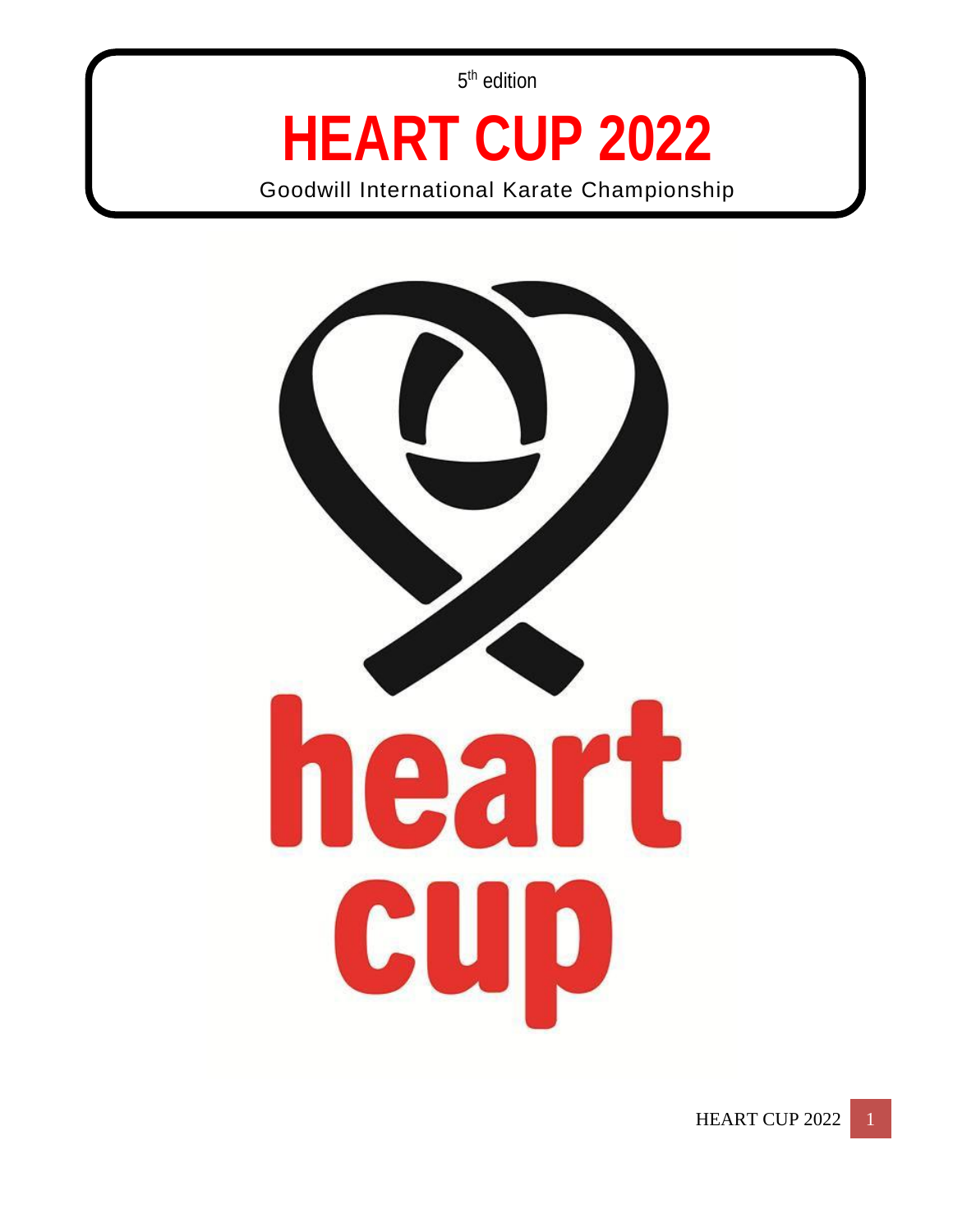### **HEART CUP 2022**

Goodwill International KarateChampionship

**COMPETITION FOR CLUBS INDIVIDUALS –TEAMS MEN – WOMEN ADULTS YOUTHS**

## **30th APRIL 1st MAY 2022**

PALAZZETTO "PALACICOGNA" - Via dei Dogi, 1 - Paderno di Ponzano V.to (dietro campo sportivo sito tra Via del Bellato e Via XXV Aprile)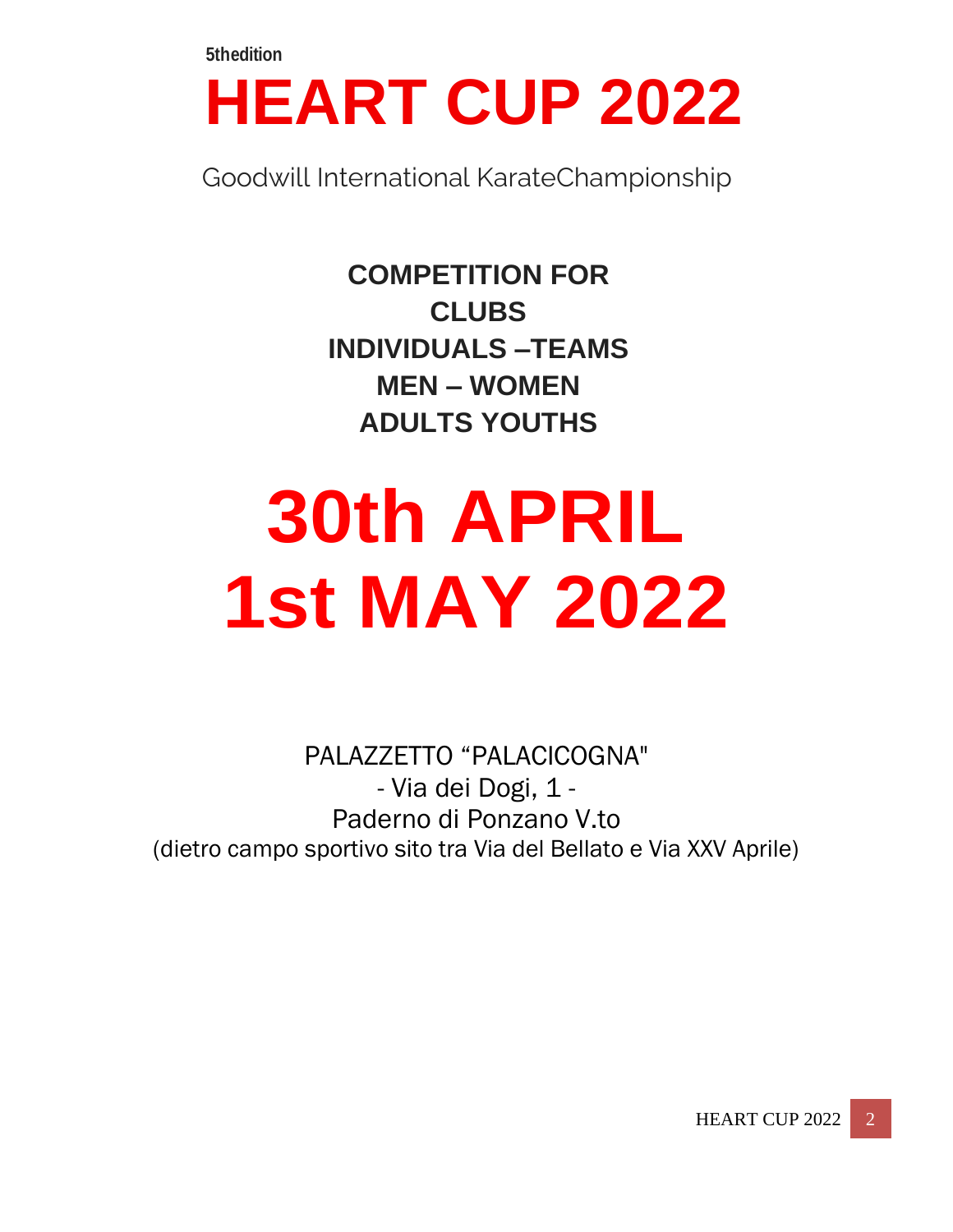## **HEART CUP 2022**

Goodwill International KarateChampionship

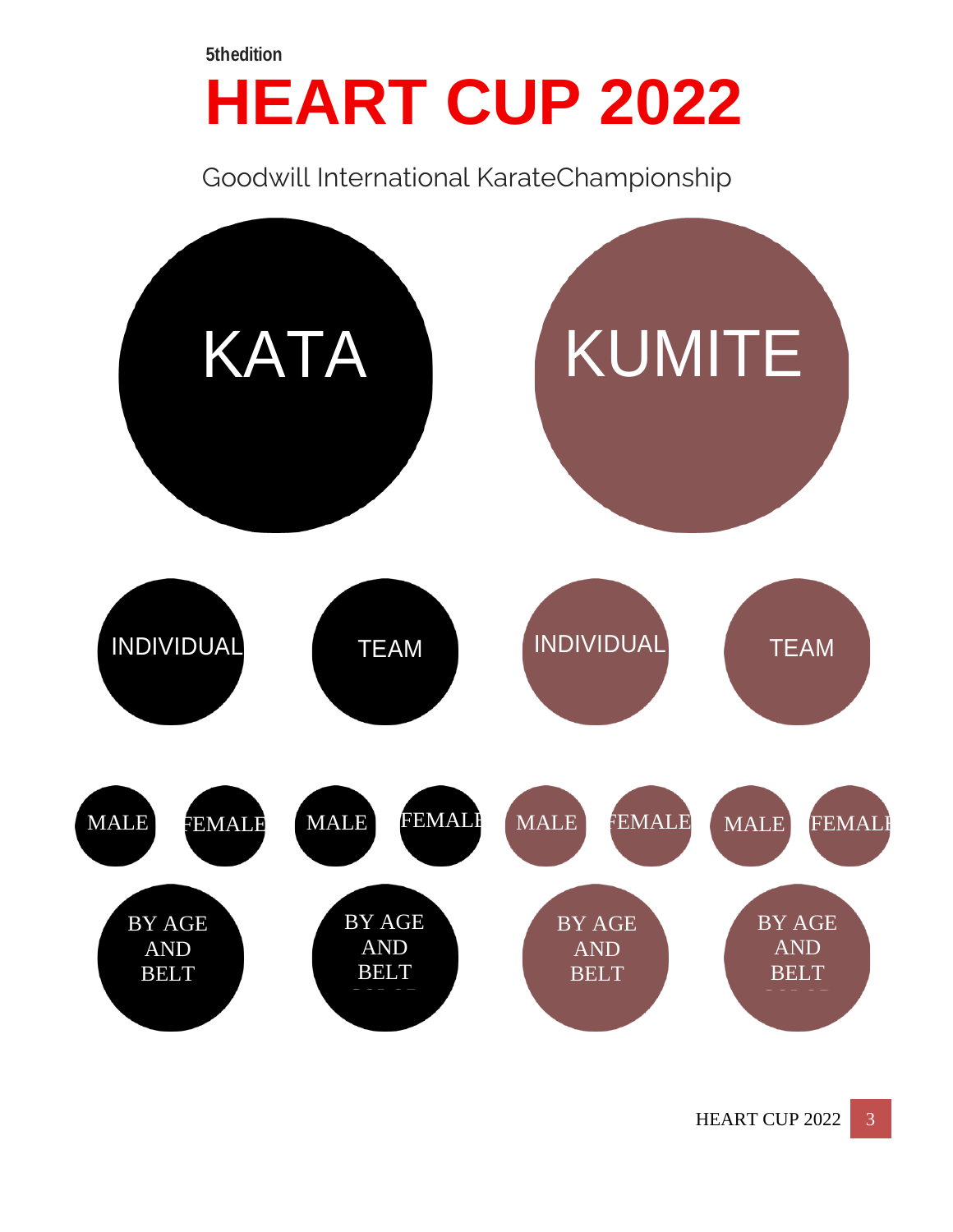## **HEART CUP 2022**

Goodwill International KarateChampionship

### HEART CUP SCHEDULE

| <b>SATURDAY</b><br><b>30TH</b><br><b>APRIL</b> | 08.30-9.30     | <b>REFEREES BRIEFING</b>                                                                                       |
|------------------------------------------------|----------------|----------------------------------------------------------------------------------------------------------------|
|                                                | $9.30 - 16.30$ | ESKA INDIVIDUAL KATA<br>WKF INDIVIDUAL KATA<br>ESKA INDIVIDUAL KUMITE                                          |
|                                                | 17.00          | <b>OPENING CERIMONY</b><br>INDIVIDUAL KATA AND KUMITE FINAL<br>CADETS JUNIORS AND SENIORS<br><b>BLACK BELT</b> |

| <b>SUNDAY</b><br>$\overline{4ST}$ | 09.00-12.00     | ESKA CLUB TEAM KATA AND KUMITE                             |
|-----------------------------------|-----------------|------------------------------------------------------------|
| <b>MAY</b>                        | $12.30 - 14.00$ | <b>ESKA REPRESENTATIVES TEAM</b><br><b>KATA AND KUMITE</b> |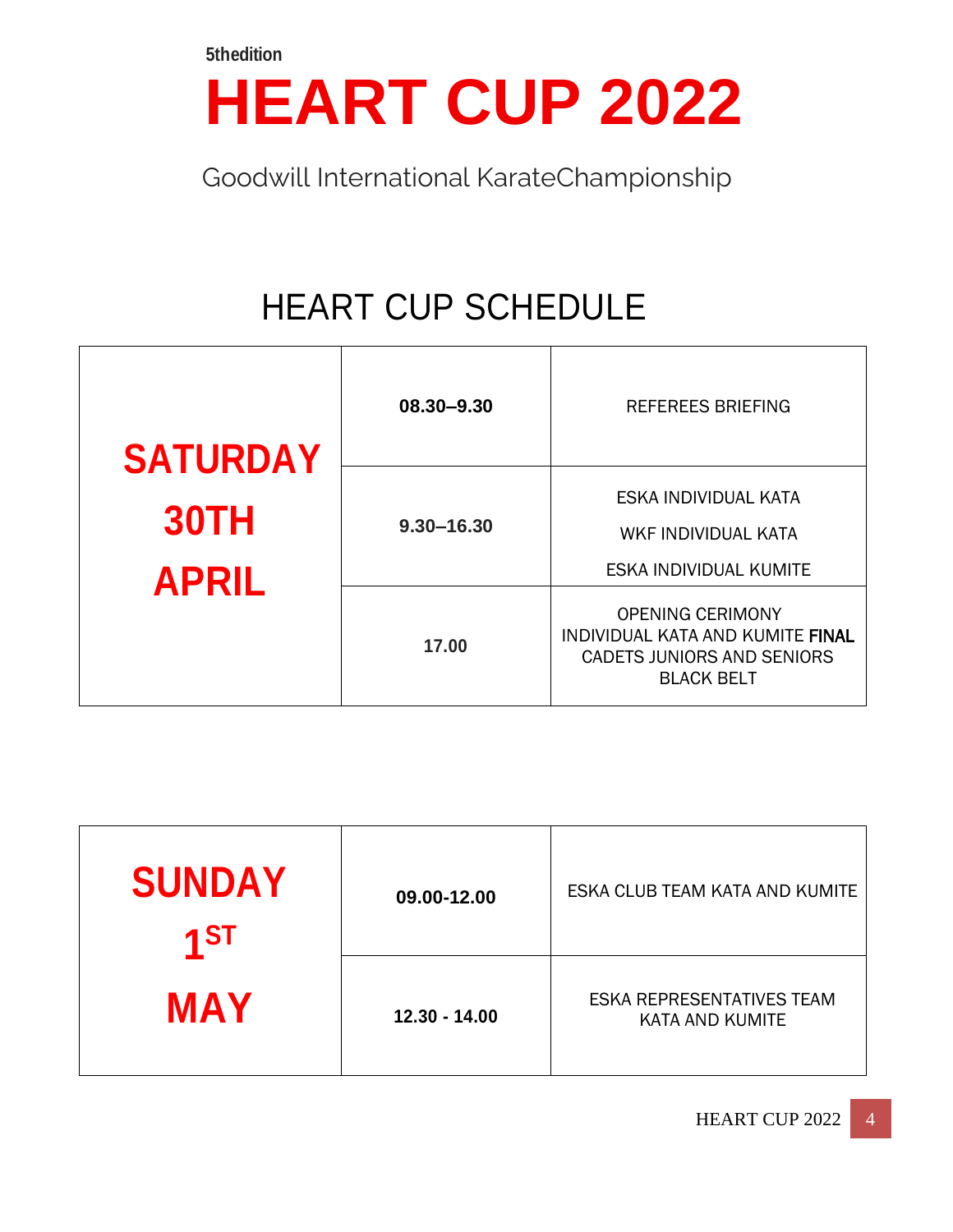## **HEART CUP 2022**

Goodwill International KarateChampionship

#### INDIVIDUAL KATA COMPETITION

# 30TH APRIL 2022

| <b>CATEGORY</b> | <b>AGE</b> | <b>BIRTH YEAR</b> |
|-----------------|------------|-------------------|
| <b>KIDS</b>     | 12/13      | 2010/2009         |
| <b>YOUTH</b>    | 14/15      | 2008/2007         |
| <b>CADETS</b>   | 16/17      | 2006/2005         |
| <b>JUNIORS</b>  | 18/19/20   | 2004/2003/2002    |
| <b>SENIORS</b>  | 21/35      | from 2001 to 1987 |
| <b>OVER</b>     | 36/50      | from 1986 to 1972 |
| <b>OVER A</b>   | 51/62      | From 1971 to 1960 |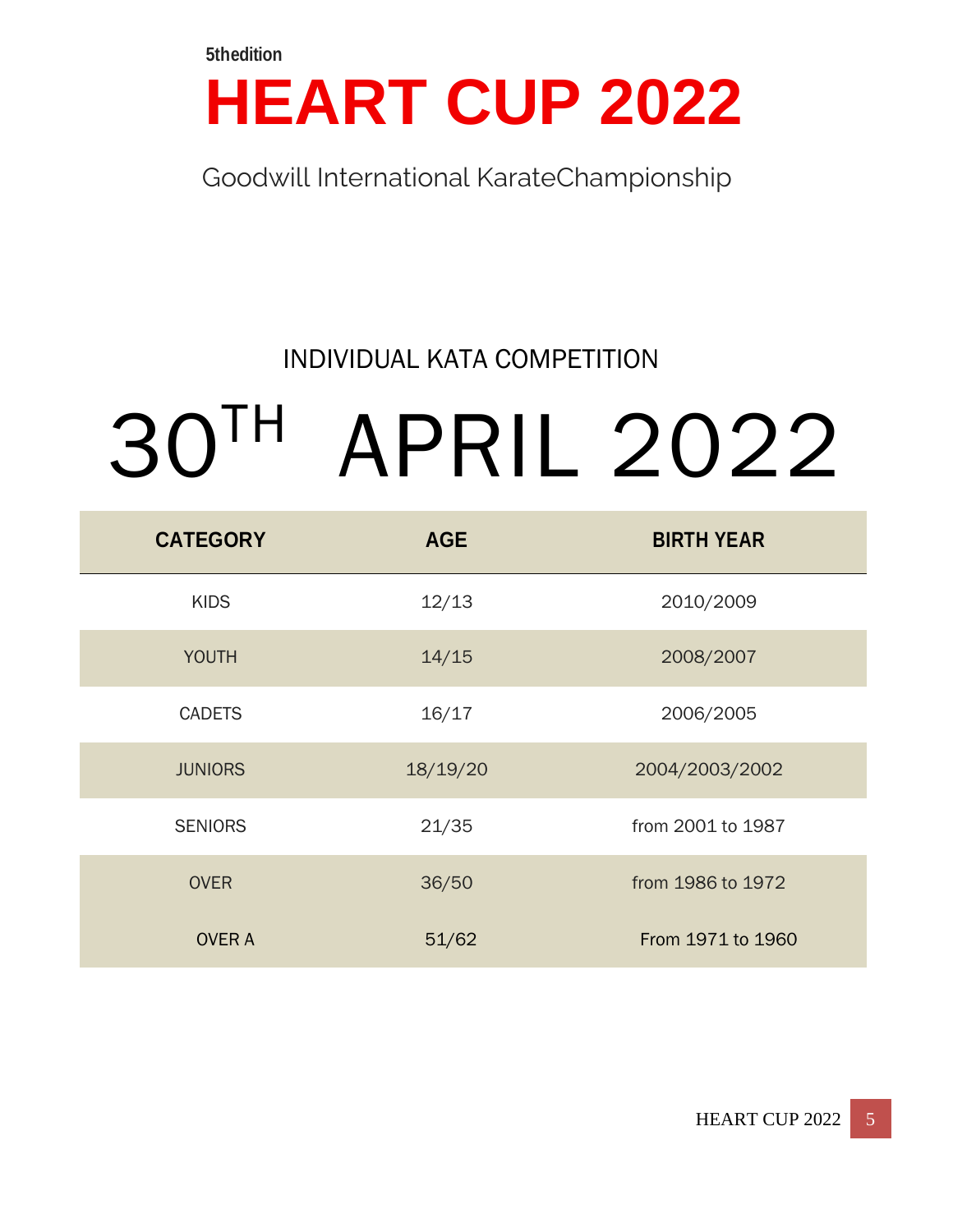## **HEART CUP 2022**

Goodwill International KarateChampionship

### ESKA INDIVIDUAL KATA

#### **RULES FOR INDIVIDUAL KATA - FROM YELLOW TO BROWN BELT AND OVER OVER+OVER A BLACK**

Each competitor will have to perform two kata at their choice (tokui kata), judgement will be according to the points system and the sum of the two will determine the final ranking. Competitors with two colors belt will compete with the higher belt grade.

#### **ESKA RULES FOR BLACK BELTS INDIVIDUAL KATA**

#### 1 **Eliminations:(to 4 competitors)**

#### **1.1 First Tournament: Over 16 competitors**

Shitei Kata: is chosen by the Referee from the list of default Kata Group #1 (seeAppendix). Judgment will be conducted according to the Flagsystem.

#### **1.2 Second Tournament 16 to 8 competitors**

 Shitei Kata: Kata is chosen by the Referee from the default Kata Group n. 2 list (see Appendix). Judgment will be conducted according to the Flag system.

#### **1.3 Third Tournament: 8 to 4 competitors.**

Sentei Kata: the competitor will have to choose the Kata to run from the default list of Kata Group # 3 (see Appendix ). Judgment will be conducted according to the Points system

#### **2 Final: The last 4 competitors.**

Sentei Kata: the competitor will have to choose the Kata to perform from the predefined groups 3 or 4 (see Appendix 1). The Kata in the final must be different from Kata in the third Tournament. Judgment will be conducted according to the Points system.

N.B. Repechage is not foreseen.

Categories with less than 4 competitors will be merged to the closer age category.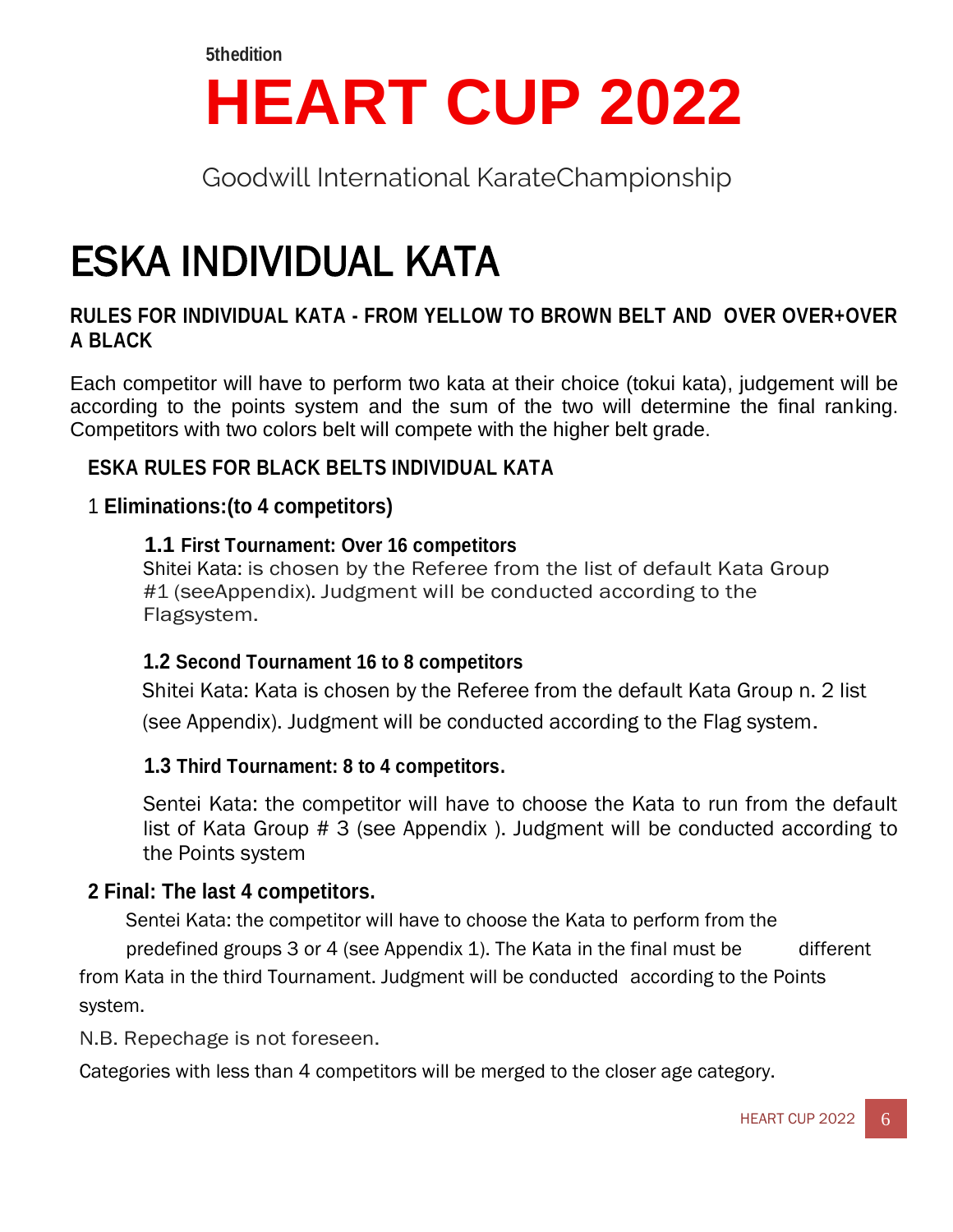## **HEART CUP 2022**

Goodwill International KarateChampionship

The athletes classified in the first, second, third and fourth places will be rewarded.

#### APPENDIX: LIST OF ESKA KATA FOR BLACK BELTS

| Group1             | Heian Nidan - Heian Sandan - Heian Yondan - Heian Godan – Tekki Shodan                                                                                             |
|--------------------|--------------------------------------------------------------------------------------------------------------------------------------------------------------------|
| Group <sub>2</sub> | Bassai Dai - Kanku Dai - Jion - Enpi                                                                                                                               |
| Group3             | Bassai Dai - Kanku Dai - Jion - Enpi - Hangetsu                                                                                                                    |
| Group4             | Bassai Sho - Kanku Sho - Tekki Nidan - Tekki Sandan - Jitte - Jiin - Gankaku -<br>ChinteUnsu - Sochin - Nijishiho - Meikyo - Gojushiho Dai - GojushihaSho - Wankan |

### WKF INDIVIDUAL KATA RULES

WKF KATA INDIVIDUAL kata COMPETITION IS OPENED TO BROWN AND BLACK BELTS FOR THE FOLLOWINGCATEGORIES.: KIDS - YOUNG - CADETS - JUNIORS - SENIORS - OVER - OVER A

1.Any style and type of kata can be performed;

2.Before the start of your turn, the chosen kata must be communicated to the Jury table and declared at the beginning of the execution.

3.The evaluation is with flags, direct elimination system with recovery for the two third places.

4.For the final athletes will have to perform a different kata from those performed during the eliminatory and semi-final (different kata for each round);.

5. the athlete can repeat the same kata, already performed only during repechage

6.The execution is evaluated by kata start greeting to the kata end greeting.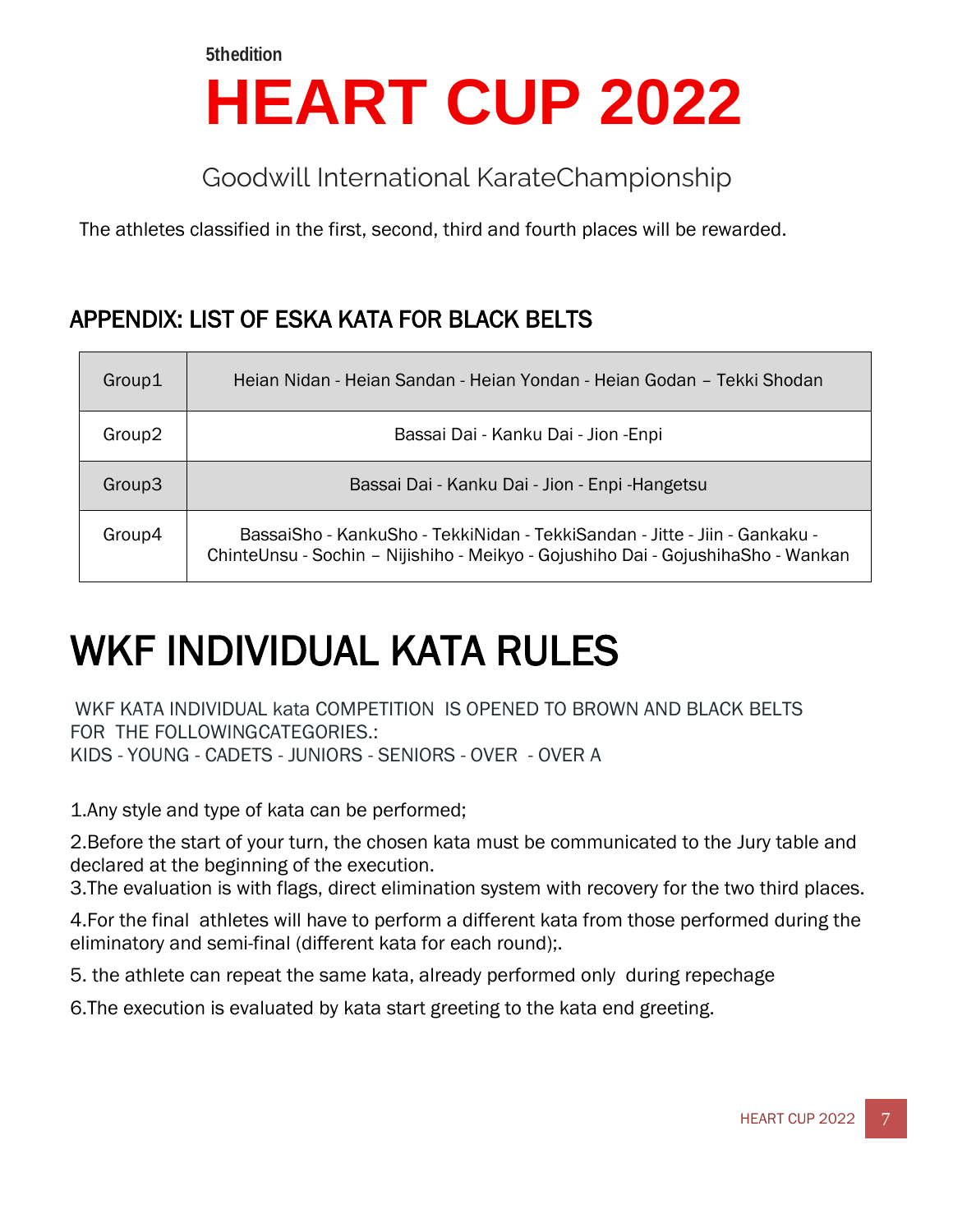## **HEART CUP 2022**

Goodwill International KarateChampionship

#### INDIVIDUAL KUMITE COMPETITION

# 30th APRIL 2022

| <b>CATEGORy</b> | <b>AGE</b> | <b>BIRTH YEAR</b> | <b>MALE WEIGHT KG.</b>   | <b>FEMALE WEIGHT</b><br>KG. |
|-----------------|------------|-------------------|--------------------------|-----------------------------|
| YOUTH           | 14/15      | 2008/2007         | $-60,-65,-70,+70$        | $-50, -55, -60, +60$        |
| <b>CADETS</b>   | 16/17      | 2006/2005         | 60, -65,-70, +70, OPEN   | -55,-60,+60, OPEN           |
| <b>JUNIORS</b>  | 18/19/20   | 2004/2003/2002    | 65, -70, -75, +75, OPEN  | $-55, -60, +60,$ OPEN       |
| <b>SENIORS</b>  | 21/35      | from 2001 to 1987 | -65, -70, -75, +75, OPEN | -55, -60, +60, OPEN         |
| <b>OVER</b>     | 36/50      | from 1986 to 1972 | $-65, -75, +75,$ OPEN    | -55, -60, +60, OPEN         |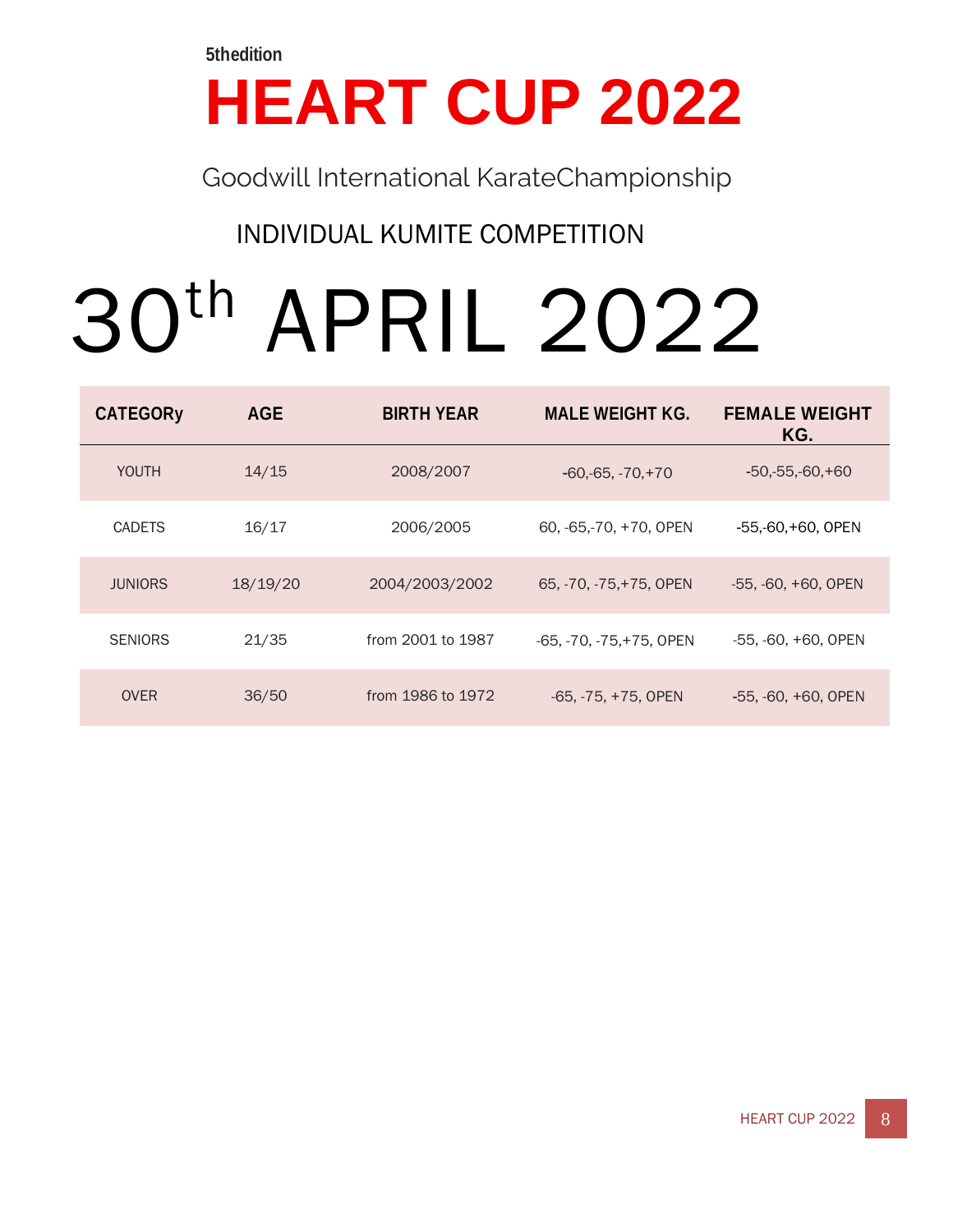## **HEART CUP 2022**

Goodwill International KarateChampionship

#### RULES FOR INDIVIDUAL KUMITE

SHOBU IPPON COMPETITION (2 wazari, 1 ippon)

Duration of the match for YOUTH category: actual time 1 ½ minutes

Duration of the match for CADETS, JUNIORS, SENIORS and OVER category, actual time 2 minutes.

FINAL 1<sup>^</sup> and 2<sup>^</sup> PLACE only for SENIORS,

Sanbon shobu' (match 'Three points'): The duration of this match will be 3 minutes (actual time). The winner is the competitor who, within the prescribed time, scored two points ("Two out of three").

N.B. In case of tie 'Sakidori shobu', the competitor who scores first, wins the match. This method is only applicable for extra matches.

N.B. Each competitor will be able to compete in their own weight category and if desired, they can compete in the OPEN one.

#### REQUIRED PROTECTIONS

White padded gloves 3cm, Gumshield, Groin guard, Cool guard (chest protectors), white and red belt ( each athlete has to have their own).

For KIDS and YOUTH categories white vest is compulsory. It can be worn on top on the karategi jacket.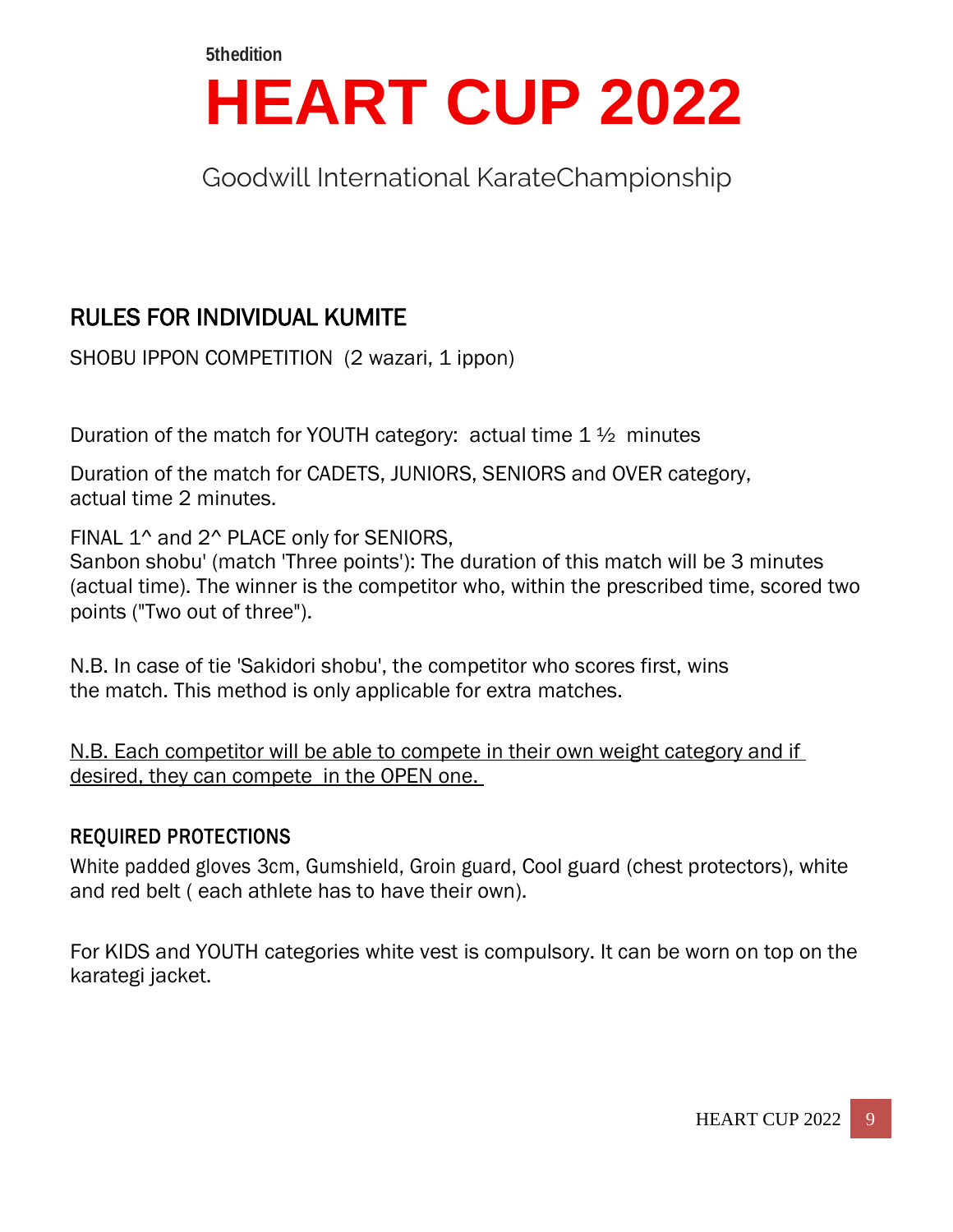## **HEART CUP 2022**

Goodwill International KarateChampionship

TEAM KATA COMPETITION FOR CLUBS

## 1 st MAY 2022

#### **TEAMS**

1 MALE TEAM WITH COMPETITORS OF ANY CATEGORY FROM 2006/1962

1 FEMALE TEAM WITH COMPETITORS OF ANY CATEGORY 2006/1962

MIXED FEMALE AND MALE TEAM WITH COMPETITORS OF ANY CATEGORY FROM 2006/1962

Competitors from the mixed team can be the same ones that compete in the female or male kata team.

**N.B.Each club can register only 1 team per category**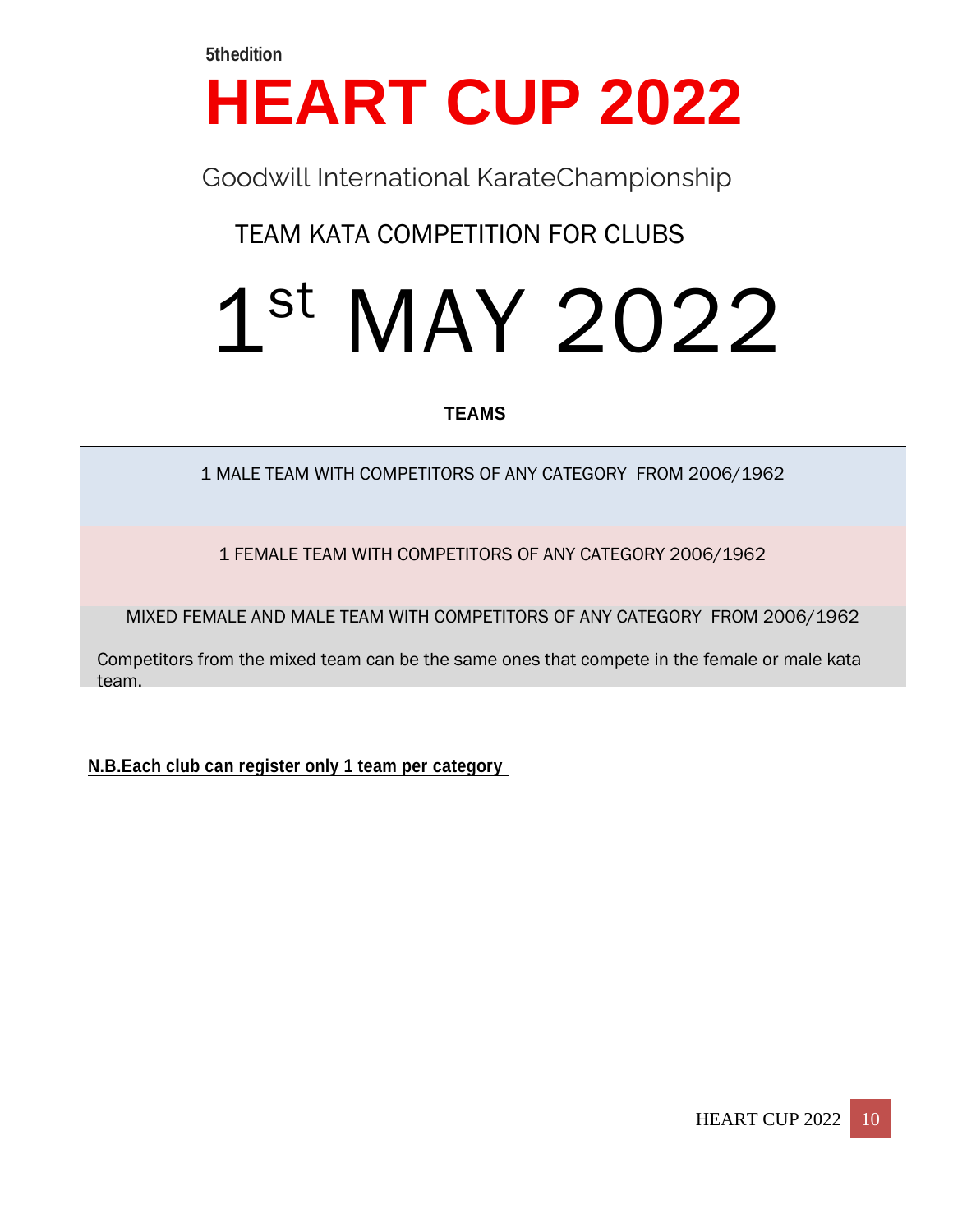## **HEART CUP 2022**

Goodwill International KarateChampionship

TEAM KATA COMPETITION FOR REPRESENTATIVES

# 1 ST MAY 2022

#### **MALE TEAMS TEAMS COMPOSITION**

1 MALE TEAM

OF ANY CATEGORY 2006/1987

1 FEMALE TEAM

OF ANY CATEGORY 2006/1987

3 competitors

**FEMALE TEAMS TEAMS COMPOSITION**

3 competitors

#### NB: **REPRESENTATIVES teams can be made of competitors from:**

- the SAME region;
- the SAME federation and national associations/clubs;
- the SAME Sport promotion entities.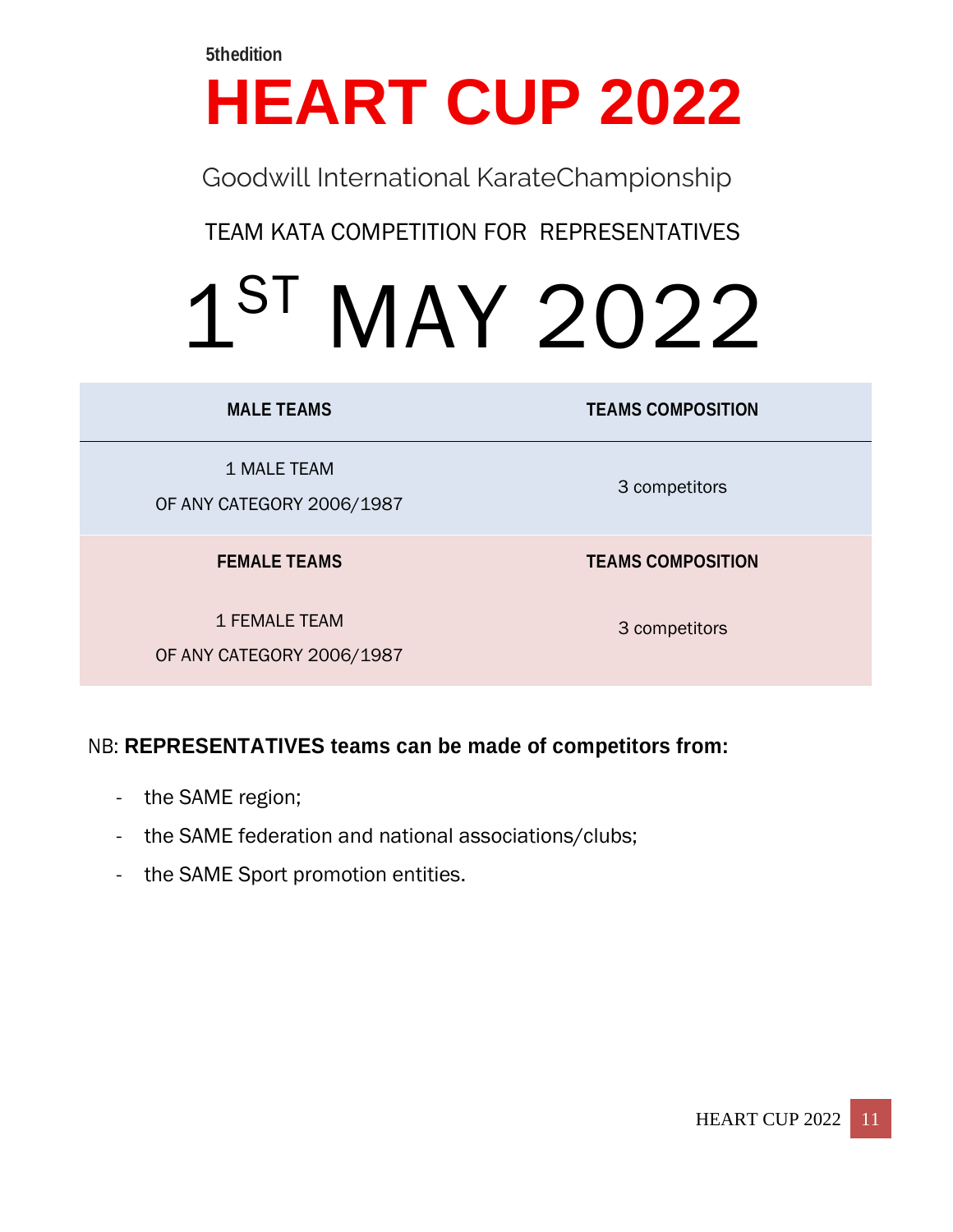## **HEART CUP 2022**

Goodwill International KarateChampionship

#### RULES FOR TEAMS KATA

- 1. Eliminations: to 4 teams.
- Sentei Kata: the team can select which Kata to perform from the predetermined Kata in the list of groups 3 or 4 (see Appendix ). Judgment will be executed by the Point system.
- 2. Final: to 4 teams.
- Sentei Kata: the team can select which Kata to perform from the predetermined Kata in the list of groups 3 or 4 (see Appendix ). Judgment will be executed by the Point system.
- The Kata in the final must be different from Kata in the Eliminations.
- Judgment will be executed by the Point system.

Teams ranked in the first, second, third and fourth places will be awarded.

N.B. Repechage is not foreseen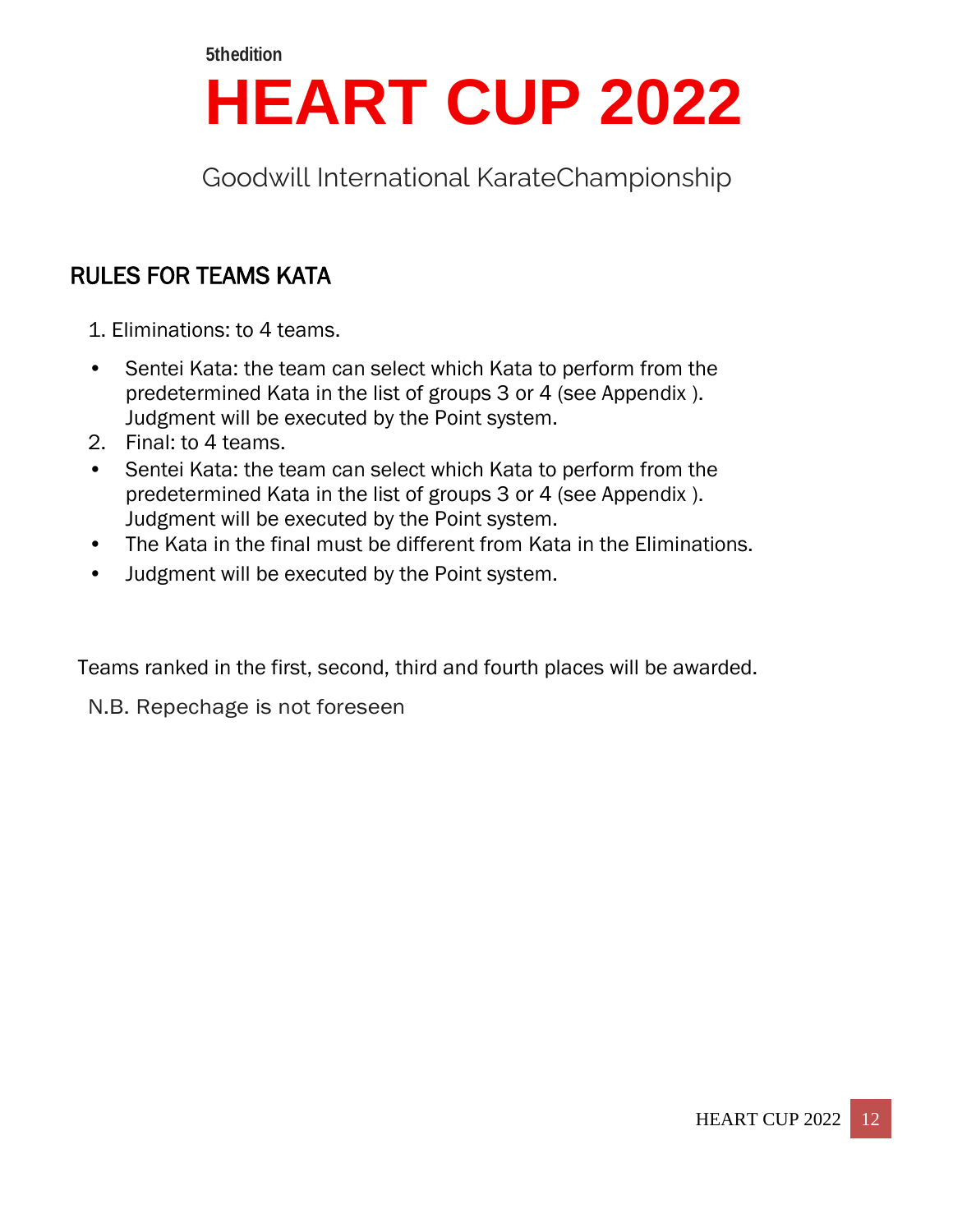## **HEART CUP 2022**

Goodwill International KarateChampionship

TEAM KUMITE COMPETITION FOR CLUBS

## 1 ST MAY 2022

**MALE TEAMS TEAMS COMPOSITIONS ORDER OF ENTERING THE CONTEST** 1 TEAM KUMITE CADETS (2005/2006) (Also YOUTH can compete- birth year 2007) 1 TEAM KUMITE JUNIORS(2002/2003/2004) (also cadets can compete- birth year 2005) 1 TEAM KUMITE SENIORS(1987- 2001) (also juniors can compete - birth year 2002) 3competitors (plus 2 reserves) the team competitors must enterin ascending weight order (from the lightest to the heaviest) **FEMALE TEAM TEAMS COMPOSITIONS ORDER OF ENTERING THE CONTEST** 1 TEAM KUMITE CADETS (2005/2006) (Also YOUTH can compete- birth year 2007) 1 TEAM KUMITE JUNIORS(2002/2003/2004) (also cadets can compete - birth year 2005) 1 TEAM KUMITE SENIORS(1987- 2001) (also juniors can compete - birth year 2002) 3competitors (plus 2 reserves) the team competitors must enter in ascending weight order (from the lightest to the heaviest)

N.B. Repechage is not foreseen

**HEART CUP 2022** 13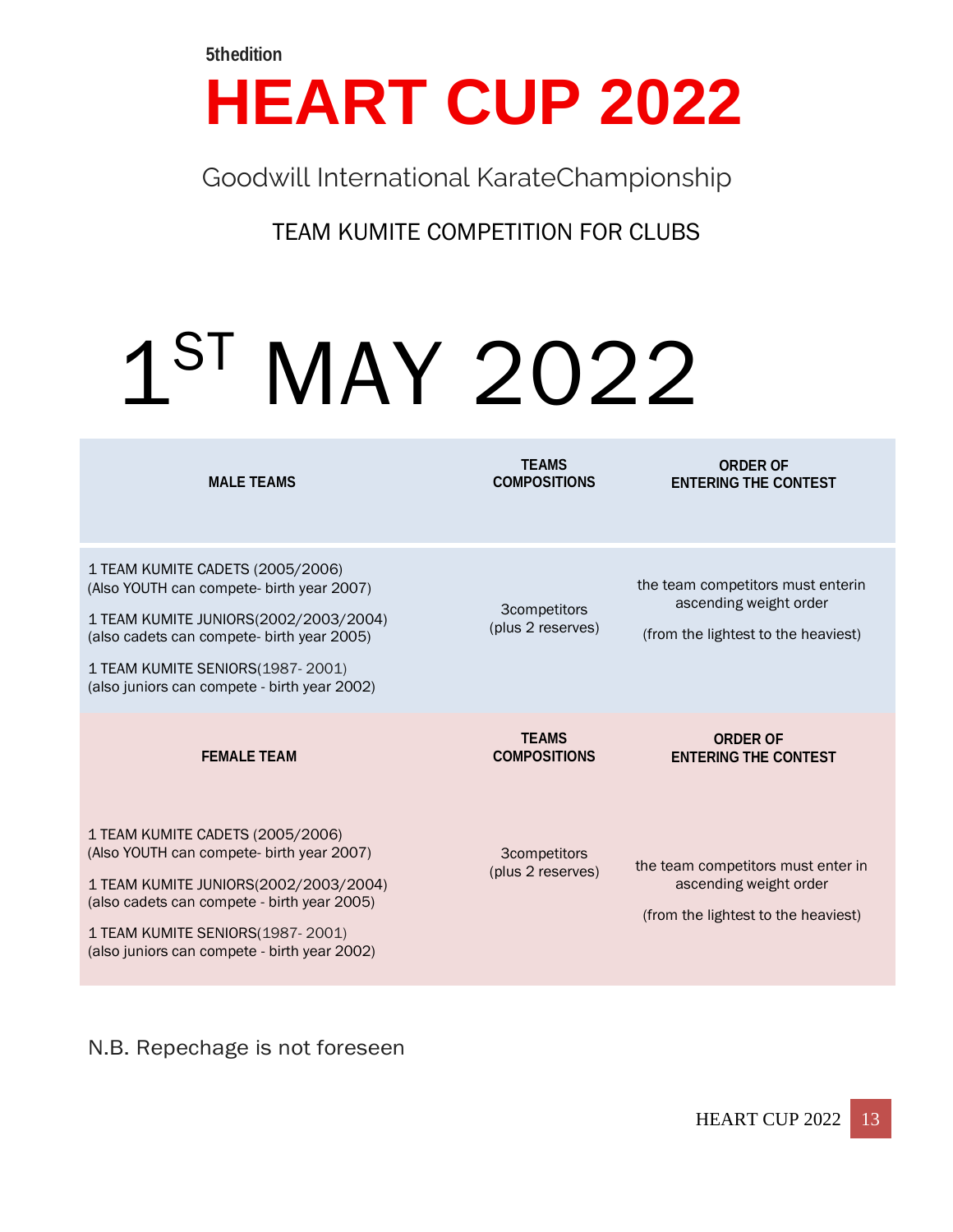## **HEART CUP 2022**

Goodwill International KarateChampionship

#### TEAM KUMITE FOR REPRESENTATIVE

## 1 ST MAY 2022

| <b>MIXED TEAMS</b>                                                                     | <b>TEAMS</b><br><b>COMPOSITIONS</b>                                   | <b>ORDER OF</b><br><b>ENTERING THE CONTEST</b>                                                                                                                                      |
|----------------------------------------------------------------------------------------|-----------------------------------------------------------------------|-------------------------------------------------------------------------------------------------------------------------------------------------------------------------------------|
| <b>TEAM KUMITE FOR</b><br><b>JUNIORS AND</b><br><b>SENIORS CATEGORIES</b><br>2004/1987 | 5 COMPETITORS<br><b>3MALES</b><br>$+$<br>2FEMALES<br>(Max 2 reserves) | the team competitors must enter in this<br>following order:<br>lightest weight male<br>lightest weight female<br>medium weight male<br>medium weight female<br>heaviest weight male |

SHOBU IPPON COMPETITION (2 wazari, 1 ippon) Duration of the match, real time 2 minutes.

REPRESENTATIVES teams can be made of competitors from:

- the SAME region;
- the SAME federation and national associations/clubs;
- the SAME Sport promotion entities.

#### N.B. Each representative can bring max 2 teams

#### REGISTRATION AND FEES